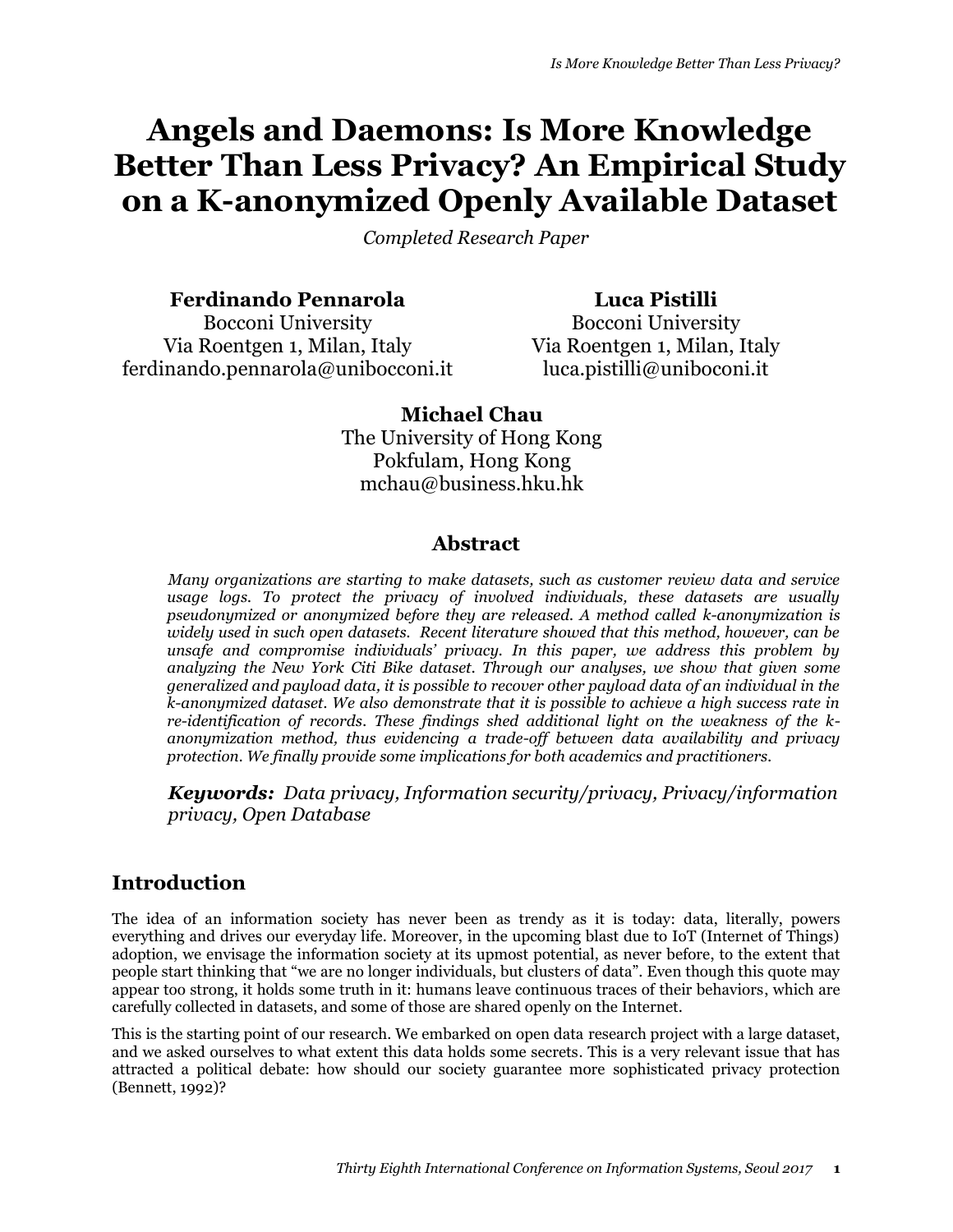When data concerns individuals, anonymization represents a feasible technique to balance both need of information and privacy related problems (Chen et al., 2012). Specifically, k-anonymization is used to assess data degree of security. Generalization and suppression are used to ensure k-anonymity. These methods are generally applied on identifiers and quasi-identifiers only, since payload data is regarded as anonymous per se. In addition, suppressing payload data would leave nothing to analyze. Recent literature has already acknowledged that k-anonymization is not hundred percent safe: it can reveal much about single individuals, of groups of them, disclosing secrets in their behaviors, and thus breaching the privacy protection walls (Nergiz and Clifton, 2007). Therefore, current anonymization models put people's privacy in danger, even more so when payload data is made publicly available. On the other side of the coin, massive datasets have been made public with the openly declared, often legitimate, intent of disseminating research opportunities to academics, statisticians, engineers, and developers to discover more, and ultimately contribute to the society as a whole. We accurately embraced this tradeoff, by conducting a test of what it is known about k-anonymization techniques. Our objective is to make a preliminary assessment of the tradeoff between research opportunity enhancements offered by dataset owners (angels) and potential privacy protection violations carried out by dataset hackers (daemons).

The rest of this paper is structured as following. First, we provide a careful review of the concepts of data privacy and anonymization, two issues that represent the starting points of our research. Second, we present a set of general hypotheses, aimed at re-testing the k-anonymization limitations. For such purpose, we used an exemplifying database, the New York Citi Bike System Data. Third, we explain our methodology and show our results. Lastly, we come back to the original starting point: does the noble aim of contributing to science prevail over the consequences of privacy leakage? Finally, we conclude this paper by discussing key takeaways, both from an academic and a managerial perspective

# **Theoretical Background**

### *Data Privacy*

Privacy protection has been widely recognized as one of the hottest topics for the information systems community (Bélanger and Crossler, 2011; Smith et al., 2011). In this section, we provide an overview on privacy related issues. It must be noted that not only open datasets, but also those of more private nature must deal with all the due requirements to protect users' sensitive information (Lee et al., 2011). Driving forces originate from a multitude of sources: from political influence to data scientists' breakthroughs. The definition of privacy is not straightforward, especially when political parties are involved. In fact, apparently similar concepts can be framed in many different ways to accommodate different objectives. A study argues that some political parties tend to favor certain privacy definitions as a way to reach their goals and shape the general public's opinion (Epstein et al., 2014). The analysis has been carried out by observing discussion patterns at the Internet Governance Forum (IGF). The IGF is an organization hosting both state and non-state actors, whose decisions concerning privacy are consultative and nonbinding (Epstein, 2013). During IGF debates, it has been noted that state parties are inclined to frame privacy as a security issue: the less the state knows, the less citizens are protected. On the other hand, civil parties favor rights-based arguments: freedom and openness are empty words without real privacy. Whatever equilibrium these opposing forces will reach, it will heavily affect how privacy is both perceived and legislated in the future. Besides political dialectics, the concept of privacy is more and more connected with technical advancements. In fact, its boundaries have been blurring as technology armed analysts with new tools. In the past, one of the most consolidated definitions has been the following: *"Privacy is the claim of individuals, groups, or institutions to determine for themselves when, how, and to what extent information about them is communicated to others"* (Westin, 1968).

In turn, informational privacy has been structured as the individual ability to control which information is given and who has access to them (Malhotra et al., 2004). This approach presents several flaws, ranging from the notion of information to more philosophical issues, such as human dignity. However, the main problem is that society needs to shift its attention from data-collection to data-processing (Mai, 2016). The researcher points out that while the public has been focusing on consent-based strategies (i.e. whether or not to provide personal data), data science evolved to allow organizations to produce new information, independent from the consented one. Target, the discount store retailer in the U.S., stands as the most exemplary case (Hill, 2012). By collecting voluntarily provided purchase data, Target was able to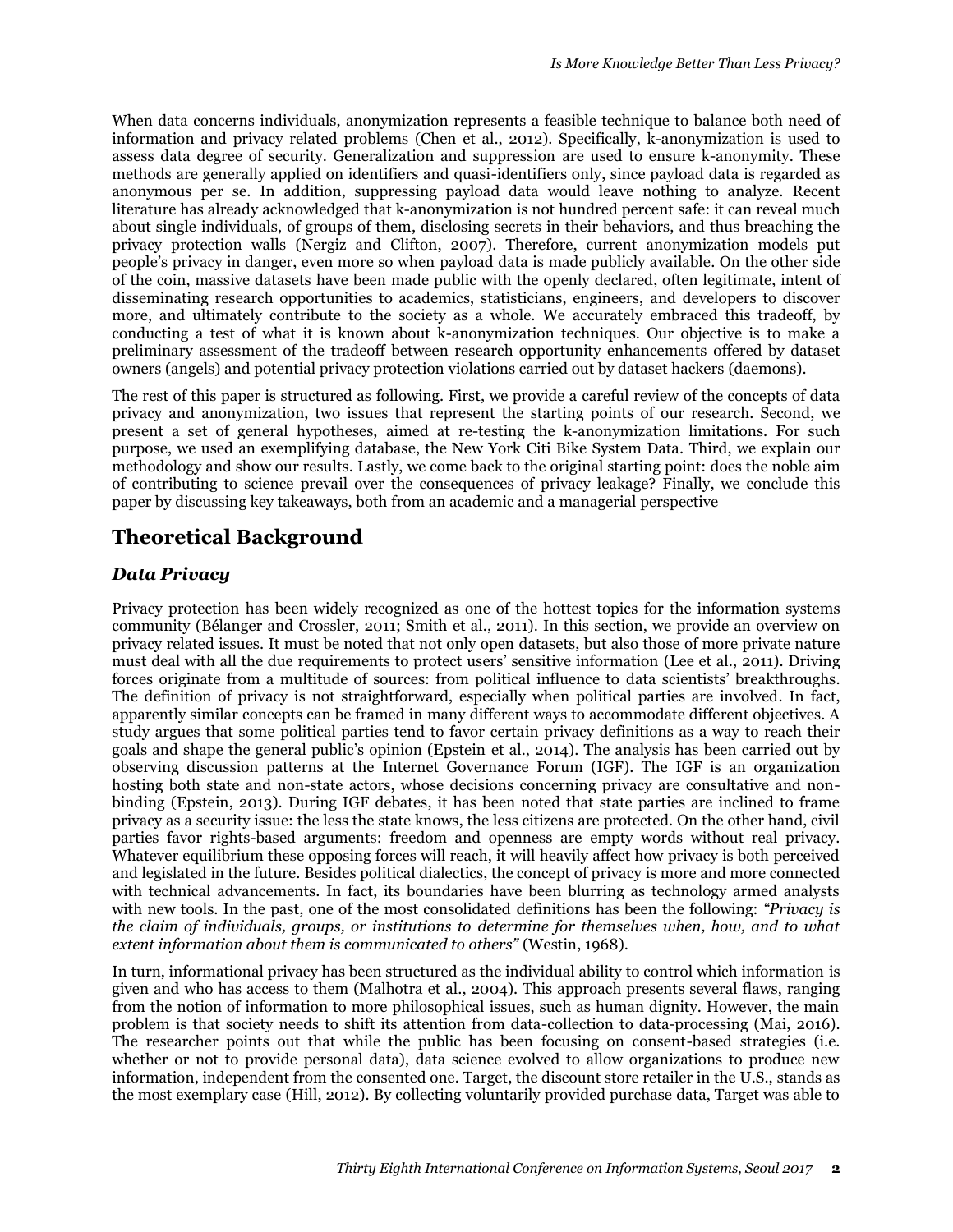infer that one of its customers was pregnant. When a specific customer found a congratulation note in her mailbox, it turned out the company was the first one to know. Paradoxically, following Westin's privacy definition, one may argue that this piece of information belongs to Target as much as to the mother. In fact, the company produced it anew. Therefore, the existing privacy definitions and models, based on data-collection and consent strategies, must be integrated with a new "datafication" model that takes into account predictive analytics. It must not be regarded as a substituting approach, but as a supplementing one.

However, technical advancements generate also positive implications. In fact, if it is true that technology poses new threats to informational privacy, it also helps creating new protections, the so-called privacyenhancing techniques. For example, pseudonymization is a procedure according to which personal identifiers (such as full name, date of birth, IP, etc.) are replaced by pseudo-IDs (Claerhout and DeMoor, 2015). Pseudo-IDs are random identifiers that have no link to the original information. Thus, information undergoes a process of irreversible cryptography. Although it may sound as little technology is involved, the actual implementation is very sophisticated. In their paper, Claerhout and DeMoor (2015) outline two existing methods: Batch Data Collection and Interactive Data Storage. The former envisages the installation of servers at the lower level of the data chain, where data suppliers operate (e.g., treating doctor). On a timely basis, data suppliers will send different data packages to two separate entities. First, payload data (i.e. non-identifying data) are sent directly to data collectors (higher end of the data chain, the actors that gather and store data for re-use). Secondly, identity data are pre-pseudonymized and sent to a TTP (Trusted Third Party) that is in charge to complete the pseudonymization process and transfer the data to the collector. By doing so, the TTP will never own both identity and payload data and, therefore, it will not be able to perform any analysis. In the integrated data storage, data is not stored at the local level, but directly in the collector's server. This server allows data suppliers to display nominative information, while collectors see pseudo-IDs only. The pseudonymization process is still executed by the TTP, which ensures pseudo-IDs cannot be reversed. This solution is highly practical when there are two parties that use the same data: practitioners and researchers. Although these two methods are regarded as highly secure, re-identification is still a possible threat, in some fields more than others. For example, genomics payload data must deal with the high correlation between genotype and phenotype, a detail that may easily uncover the identities behind pseudo-IDs (Claerhout and DeMoor, 2015).

Another important aspect concerns international regulations. In fact, the need to develop privacy laws goes beyond national boundaries. As the flow of data across private organization increases, so does the flow across countries. Therefore, international authorities long for an integrated privacy bill, which would make implementation and control far easier. Global convergence does exist, although mild. The so-called "First Principles" define a set of guidelines for fair information practice. However, the implementation of such principles differs widely as inherent philosophies vary across societies. Reidenberg (2000) anticipates that liberal markets would react in different ways as compared to socially protective systems. According to this study, convergence must start as co-regulation, and then evolve into legal transplantation, namely incorporating foreign bodies of law into one's system. Finally, the privacy issue is also an ethical matter. Organizations involved in the big data industry must acknowledge their responsibilities towards individuals. In fact, three potential sources of ethical conflict have been identified (Martin, 2015). First, there are issues linked to the data supply chain, both upstream and downstream, such as the creation of prejudices and price discrimination. Second, negative externalities not evident in the immediate data transaction might be generated, like in the case of predictive analytics used to infer behavior of people that opted out of data collection. Third, fostering of destructive demand for consumer data, such as pushing customer-facing companies to adopt deceitful means to collect data, could represent a critical issue as well.

Specifically, to this last point, as most data originate from transactions in customer-facing industries, many companies are now exploiting their datasets to make financial gains. Problems would arise if the data business would end up being more profitable than the original one. At that point, the pressure to collect more and more information may instigate unethical behavior. It must be noted that educating individuals could be as important as educating organizations. Fortunately, although they may have only a vague understanding of what big data is, internet users seem to be aware and worried about companies utilizing their information (Turow & Hennessy, 2007). In the next sub-section, we will take a closer look at one of the most renowned privacy model: anonymization. Also, focusing on the concept of unique identifier, anonymization and pseudonymization will be indirectly compared.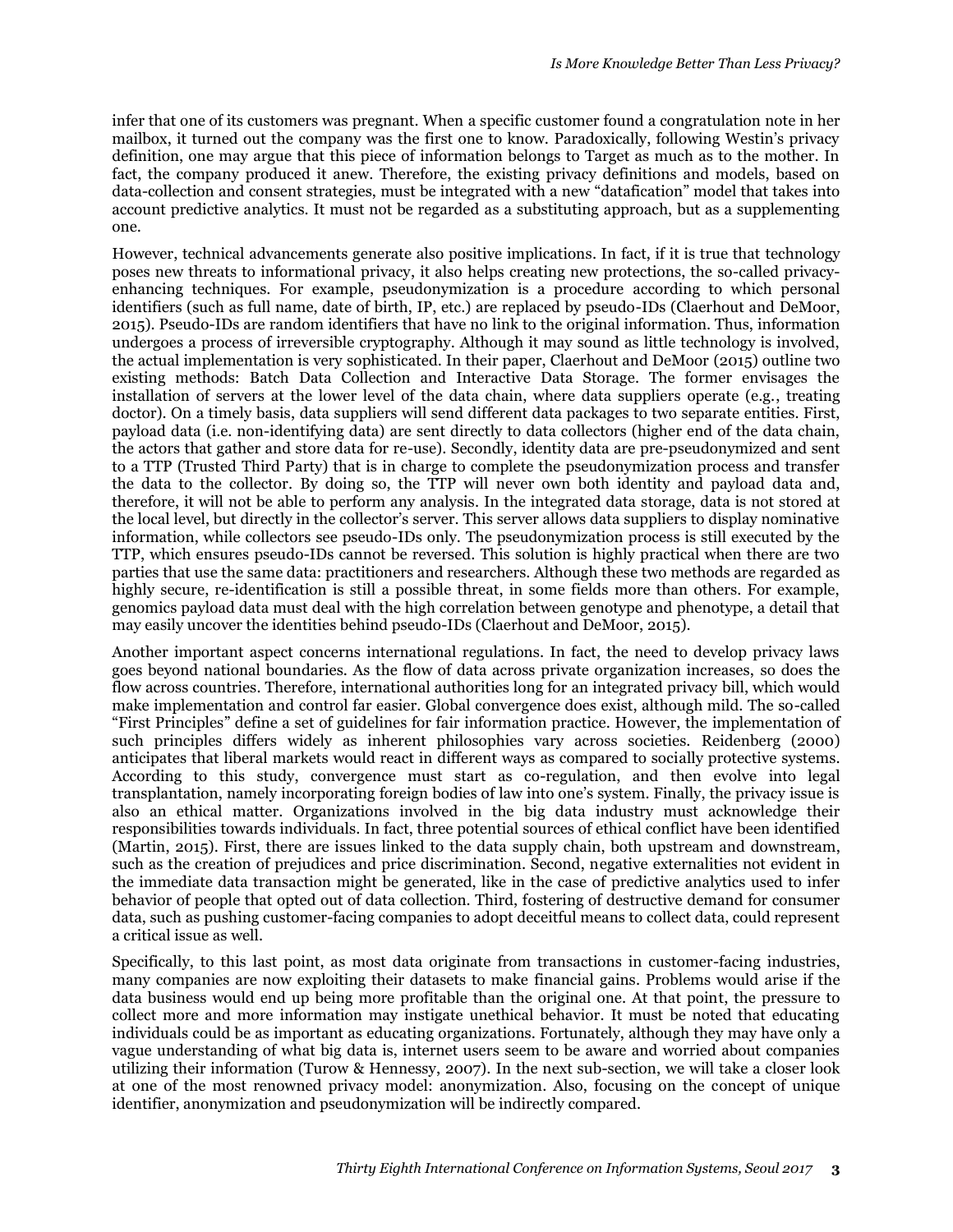### *Anonymization and Unique Identifier*

In the previous section, we outlined the pseudonymization process. Such method allows full analyses at the individual level without observing real identities. Although it is a powerful procedure, it is not always implementable, especially with regard to open data. Therefore, another privacy-enhancing technique has been engineered: anonymization. Such methodology often envisages the removal of unique identifiers, namely those indexes that represent single individuals (Sutanto et al., 2013).

Privacy and anonymity are not exactly the same: the former obscures the facts, while the latter obscures the identities (Gritzalis, 2004). Nevertheless, organizations tend to treat these two concepts as one. As a consequence, anonymity has become an integral part of data protection. In any anonymization process, the first step requires the removal of all identifiers, such as name, mail address, and telephone number. As a second step, it is necessary to determine quasi-identifiers, namely other information that, alone or combined, allow the unique identification of a certain individual (Daries et al., 2014). As an example of the power of quasi-identifiers, Sweeney (2002) proved that 87% of the American population is uniquely identified by a combination of date of birth, ZIP code, and gender. In order to evaluate the degree of anonymity in a dataset, k-anonymization is the most common model. We take the following formal definition (Daries et al., 2014): *"A dataset is k-anonymous if any one individual in the dataset cannot be distinguished from at least k–1 other individuals in the same dataset. This requires ensuring that no individual has a combination of quasi-identifiers different from k–1 others."*

According to Sweeney (2002), when a dataset is not k-anonymous, data scientists can resort to two methods to make it so: suppression and generalization. While suppression simply entails deleting fields until k-anonymity is reached, generalization hinges on decreasing the level of detail of such fields. For example, if income were the crucial quasi-identifier, we would either remove it from the variable set or transform it into income class (e.g. <10k, 10k-50k, >50k). It must be noted that suppression can also be implemented by deleting single cells for certain variables. The effects of these methods are plainly visible when the datasets contain small groups of individuals that are identical along the quasi-identifiers. In fact, in these cases there are higher chances to find k or less people with the same features. When it comes to academic research, it must be noted that both suppression and generalization decrease the usefulness of data.

K-anonymization saw a fair deal of success in recent years. Even private organizations put some efforts to improve the usability of this model. For example, IBM developed a theoretical system to apply kanonymization without using time-expensive procedures, such as sorting. Their goal is to provide a model such that optimal k-anonymization is achieved at the lowest cost (Bayardo & Agrawal, 2005).

However, the k-anonymization technique has its own downsides. First, since it does not include any randomization process, hackers may still infer about sensible individual data. For example, if a given human being is known to be in the database containing all patients affected by specific illnesses, then this implies that such person has one of the included diseases. Further, k-anonymization does not represent a good methodological choice when high-dimensional datasets have to be anonymized (Aggarwal, 2005). For example, De Montjoye et al. (2013) evidenced how, given 4 points, the unicity of mobile phone datasets may reach 95%. Moreover, Angiuli et al. (2015) revealed that k-anonymity technique might have the unintended consequence of messing results of a dataset in case of a suppressing in a disproportionate way data points with non-representative features. Such last problem, anyway, might be solved by altering algorithms used to k-anonymize datasets (Angiuli and Waldo, 2016). In the digital world, many organizations claim that they keep only anonymous records, while they are actually performing pseudonymization only (Nissenbaum & Barocas, 2014). They do indeed remove persistent identifiers (such as the physical addresses), but they are still able to recognize one specific user from the others (e.g. through pseudo-IDs). Although this makes it more difficult for an organization to send a salesman to our doorway, it does not impair the power of such company within its internet platform. For example, Amazon may obscure our private details but still suggesting new books based on our purchase record. In addition, our data may reveal information that was not initially disclosed. In fact, companies may be able to estimate correlation indexes between variables they have and information they want.

Anonymization is commonly considered more secure than pseudonymization. In fact, this latter permits to single out individuals, which may be especially relevant with datasets that have more than one row per person. On one hand, there is the need to enhance privacy protection by removing identifiers. On the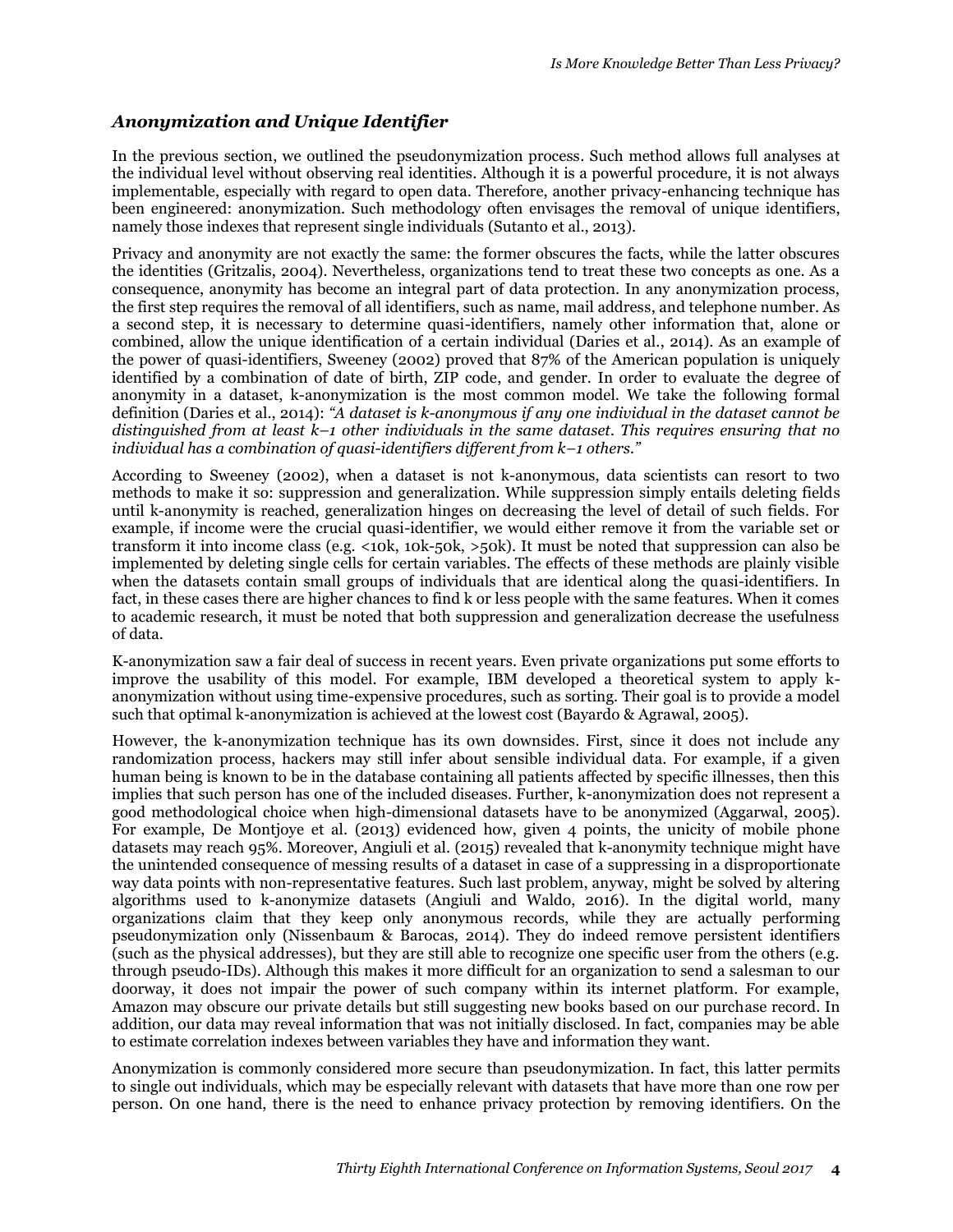other, both researchers and practitioners insist on the importance of individual-specific data to conduct useful analyses. Existing literature shows many attempts to fill the informational gap between anonymization and pseudonymization: for example, Butler (1982) tried to build a model to retrieve individual identities from available non-unique quasi-identifiers. Such model hinges on the trade-off between certainty/redundancy and efficiency. Namely, the more variables one includes in the artificial ID, the higher the chances to identify an individual. However, as the number of variables rises, the algorithm efficiency falls and the process becomes slower. In order to optimize the model, the analyst must estimate the impact of each quasi-identifier in yielding uniqueness. Other models focus on matching individuals across different databases (e.g. Du Bois, 1969). The researcher tried to match death-certificates with before-death questionnaires. About 99% of the observations were correctly linked. In extreme cases, when retrieving unique identifiers proves to be impossible, there are methods to minimize bias. For example, some longitudinal population studies are repeated over time and neglect that a portion of data may come from the same people. Clearly, observations from the same individuals are not independent and their correlation index is different from zero. In these cases, sandwich variance estimator can be used to correct for bias in variance (Mountford et al., 2007).

To summarize, we have shown that open data has many barriers to overcome in order to achieve its full potential. Among such barriers, privacy stands out as one of the most crucial factors, attracting both political and technical attention. In order to ensure privacy protection, several models exist: we focused primarily on pseudonymization and anonymization. Anonymization, and the deletion of unique identifier, is considered the most secure one. It is often put in place as k-anonymity, exploiting the techniques known as generalization and suppression. In the next empirical part, we will show how the current applications of k-anonymity, or similar frameworks, can still leave many traces about individuals. Such model must be expanded to account for the identifying power of apparently anonymous data. Borrowing vocabulary from the literature above, we will refer to identity data (i.e. data containing individual-specific details) as identifiers and quasi-identifiers, while apparently anonymous variables are to form the socalled payload data. As already debated in the literature, we bring one more evidence to the issue of kanonymization: it does not fully preserve privacy protection, and in particular by knowing given variables, it is possible to recover another one. More formally:

*H1: Given a set of publicly available variables of a dataset, it is possible to recover another variable.*

Moreover, we consequently claim that re-identification rate correctly accomplished through deanonymization methods is significantly superior to simple random assignment:

*H2: De-anonymization methods offer a significantly higher re-identification rate as compared to a random assignment*.

# **Data and Methodology**

The New York Citi Bike Dataset is used in this study. Citi Bike is New York's bike sharing provider, the organization in charge of managing shared cycling in New York. Since 2013, the company has moved the first steps toward open-data and started releasing much of its system information. In line with the latest government trends, the end-goal is to guarantee transparency while grasping improvement opportunities. A direct quote from the open data project website clearly says:

"*Where do Citi Bikers ride? When do they ride? How far do they go? Which stations are most popular? What days of the week are most rides taken on? We've heard all of these questions and more from you, and we're happy to provide the data to help you discover the answers to these questions and more. We invite developers, engineers, statisticians, artists, academics and other interested members of the public to use the data we provide for analysis, development, visualization and whatever else moves you."*

And indeed, the availability of the dataset has improved ancillary services. For example, although regarded as an unofficial source, the Google Group, called "BikeNYC and CitiBikeNYC Hackers", regularly offers insights on how to perfect business operations. We suppose that the company shares the data hoping that a group of independent data scientists, also known as bike hackers, will provide them with useful data-driven insights, such as station saturation times and bike sharing health impact. No unique identifier was available in the data. The data contains two quasi-identifiers: gender and year of birth. On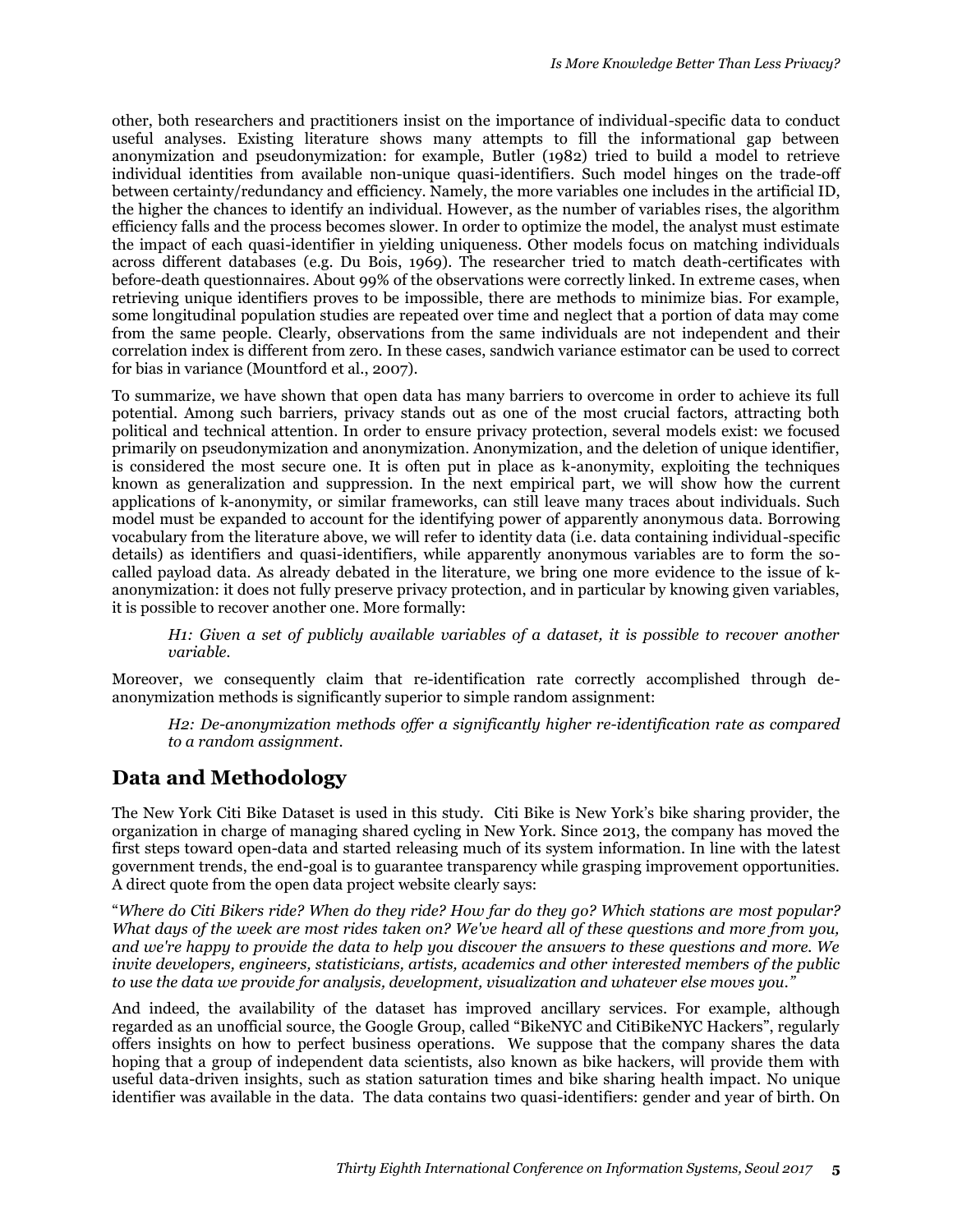its internet page, Citi Bike publishes multiple databases. Unless otherwise stated, in the following sections the word "dataset" will refer to Citi Bike Trip Histories, namely the data containing the following variables. It is important to notice that every entry carries information about a specific trip.

- trip duration: how long the trip took, measured in seconds
- start time: at what time the trip started
- end time: at what time the trip ended
- start station id: unique identifier for the station where the trip started
- start station name: name of the station where the trip started
- start station latitude: latitude coordinate for the start station
- start station longitude: longitude coordinate for the start station
- end station id: unique identifier for the station where the trip ended
- end station name: name of the station where the trip ended
- end station latitude: latitude coordinate for the end station
- end station longitude: longitude coordinate for the end station
- bike id: unique identifier for the bike that was used
- user type: type of contract owned by the rider: daily or yearly contract
- year of birth: rider's year of birth, a blank entry when it is not disclosed
- gender: rider's gender, a value of 0 was assigned to riders who did not wish to disclose this information

Data comes supposedly error-free. According to the Citi Bike website, trips taken by maintenance staff are removed. In addition, trips lasting less than 60 seconds are deleted as they are likely to reflect erroneous attempts to re-dock a bike. Citi Bike distributes the dataset on a monthly basis. Given the peculiar nature of this research, short-term results are easily generalizable to broader time-horizons. Therefore, July 2015 has been selected as the reference month, as it contains the highest number of trips (i.e. 1,048,575). On the other hand, May 2015 will be used as validation sample to check for overfitting issues. It can be noted that most fields are trip-specific, only few variables (i.e. user type, year of birth, gender) refer to the person who took the ride. However, it is still possible to deduce some characteristics of Citi Bike's customer base. Firstly, 83% of the trips are taken by annual subscribers, while 17% stem from daily passes. The average trip duration is 970 seconds. As far as gender is concerned, the majority of riders are male, accounting for 63% of the trips. Riders born in the 80s seem to be the most avid bike sharing users as they take almost 33% of the trips. Interestingly, Citi Bike does not require its customers (owning daily tickets) to share private information such as gender and year of birth. Conversely, subscribers must actively opt out if they do not want these details to be divulged. Looking at Table 1 below, it is clear that there are more subscribers concerned with their gender than their year of birth.

| <b>Category</b>      | # of rows |
|----------------------|-----------|
| Trips without gender | 1,012     |
| Trips without birth  |           |
| Trips without both   |           |

#### **Table 1 – Missing Variables**

In July 2015, Citi Bike counts 7,040 bikes and 330 stations (most of them in Manhattan), which gives an average of 23 vehicles per docking point. By analyzing the trip distribution by station, we can notice that the median (2,882) is slightly smaller than mean (3,177), meaning the distribution is marginally skewed. The 10-top stations count 97,951 trips, while the 10-bottom stations stand at 1,972. Therefore, station usage is not uniform, as some stations are clearly preferred to others. Peak hours seem to occur at around 9am and between 5 and 7pm, while late night clearly sees much fewer trips.

In order to facilitate analysis, the available datasets need to be rearranged in several ways. We used MySQL to remodel data for further investigation. This preparatory part is structured according to Schneider (2016). The first step entails deleting every customer trip. Namely, only trips coming from annual subscribers have been retained. This step has a dual purpose. First, it decreases the dataset inherent noise by eliminating unsystematic riders and, second, it removes a large share of observations for which no personal details are provided. Subscribers who refused to divulge their private information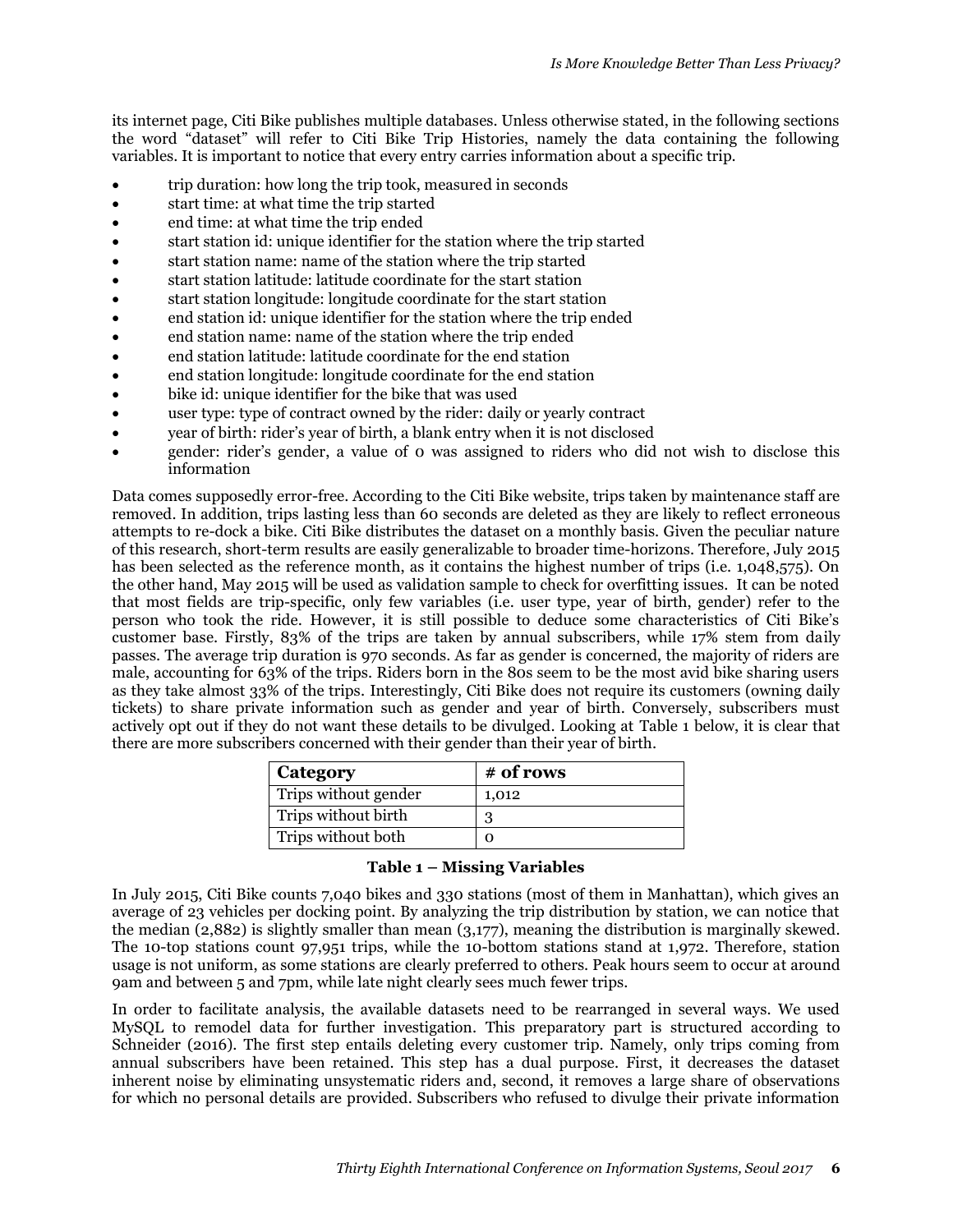have not been deleted, so that one may observe their potential impact on the following analyses. Therefore, the new database contains 873,433 rows, the number of trips taken by subscribers only. In the following paragraphs, we will refer to this database as 'starting dataset', as it will be modeled in multiple ways to test different assumptions. In order to test H1, the starting dataset has been filtered to extract those trips that are unique along the following dimensions: (a) start station ID, (b) gender, (c) year of birth, (d) day, (e) rounded hour (e.g.  $9:30 = 10, 9:29 = 9$ ). Therefore, a unique trip is a combination of such variables that appears only once in the starting database. This step returns a list of unique trips.

Even one single re-identified record of a database can threaten information security, especially when a "face" is attached to it. We claim that some open datasets, such as Citi Bike's datasets, have a weakness in terms of single record re-identification: data collection is observable in real time. An example will clarify this statement. On Saturday at 22:00, Julia, your 25 years old flat mate, comes out of her room and gets ready to go out with friends. She says that she is running late and, therefore, she wants to cycle to the meeting point. She starts looking for her Citi Bike card. Thus, you expect a new trip to pop out in Citi Bike's databases. It will record a woman, born 25 years ago, who took trips at around 22.00 at some closeby station. You wonder whether you can use this information to infer where the meeting point is. Clearly, you will be able to determine her destination if, and only if, Julia is the only 25 years old female taking a trip from that station at that time. K-anonymization would prevent you from performing a similar trick and isolating a rider, but k-anonymization applies to identifiers and quasi-identifiers only. Starting station and time are not individual-specific information and, therefore, they are treated as payload data. Therefore, coherently with Schneider (2016) methodology and trip definition, the first hypothesis becomes:

*H1-a: Given gender, year of birth, starting station, date and rounded time of departure, it is possible to recover the end station.*

Similarly, you may ask yourself where John, your 27 years old colleague, picks up his bike to cycle to work. A second version of the first hypothesis can thus be tested:

*H1-b: Given gender, year of birth, end station, date and rounded time of arrival, it is possible to recover the starting station.*

By testing the aforementioned hypotheses, we may find that a combination of dataset analysis and reallife observation can threaten individuals' privacy. In fact, a certain trip would cease to belong to a general 25-years-old female, and take a real face instead. Besides the stand-alone value of this hypothesis, it also sets the foundations for the following, central, analysis. In fact, if most trips uniquely identify their riders, it may be possible to build journey maps by finding some similarities among trips that belong to the same person. To put it short, trips would embed enough uniqueness to distinguish between different individuals. We will look at this point closely in the next paragraph.

Gutwirth et al. (2016) show in their book how through a pseudonymized dataset of users it is possible to retrieve all users' maps for London's bike sharing service. Such dataset would pose enormous threats to personal privacy. For example, it could be combined with the technique introduced in the previous hypotheses, providing a complete overview over one person's movements. It would take only one observed trip in real life to match a face with a unique code. In addition, social networks and other digital sources could yield information to quickly identify any rider. Therefore, it is not surprising that Citi Bike did not make the same mistake. If the pre-analysis' hypotheses were positively verified, we would find that most trips are linked to riders in a one-to-one relationship. Namely, a trip, as defined in the methodology, has only one rider. This means that a certain trip is somehow a unique identifier for its rider; we only lack a variable to link all these unique identifiers/trips to the originating individual. Payload data may give us that variable: in fact, it might contain some hidden patterns that could turn out to be individual-specific. In particular, we tried to analyze trips occurrence patterns over the month, holding the reasonable assumption that trips belonging to the same individual have higher chances to occur on the same days.

The underlying rationale is that when a person cycles to work, he/she is likely to cycle her way back too. Although it is clearly an imperfect assumption, the purpose is to test whether it possesses some explanatory power. Therefore, we aim at recovering the excluded unique identifier by combining gender, year of birth and the index that will stem from the trips pattern analysis. Hence, hypothesis 2 in this setting becomes: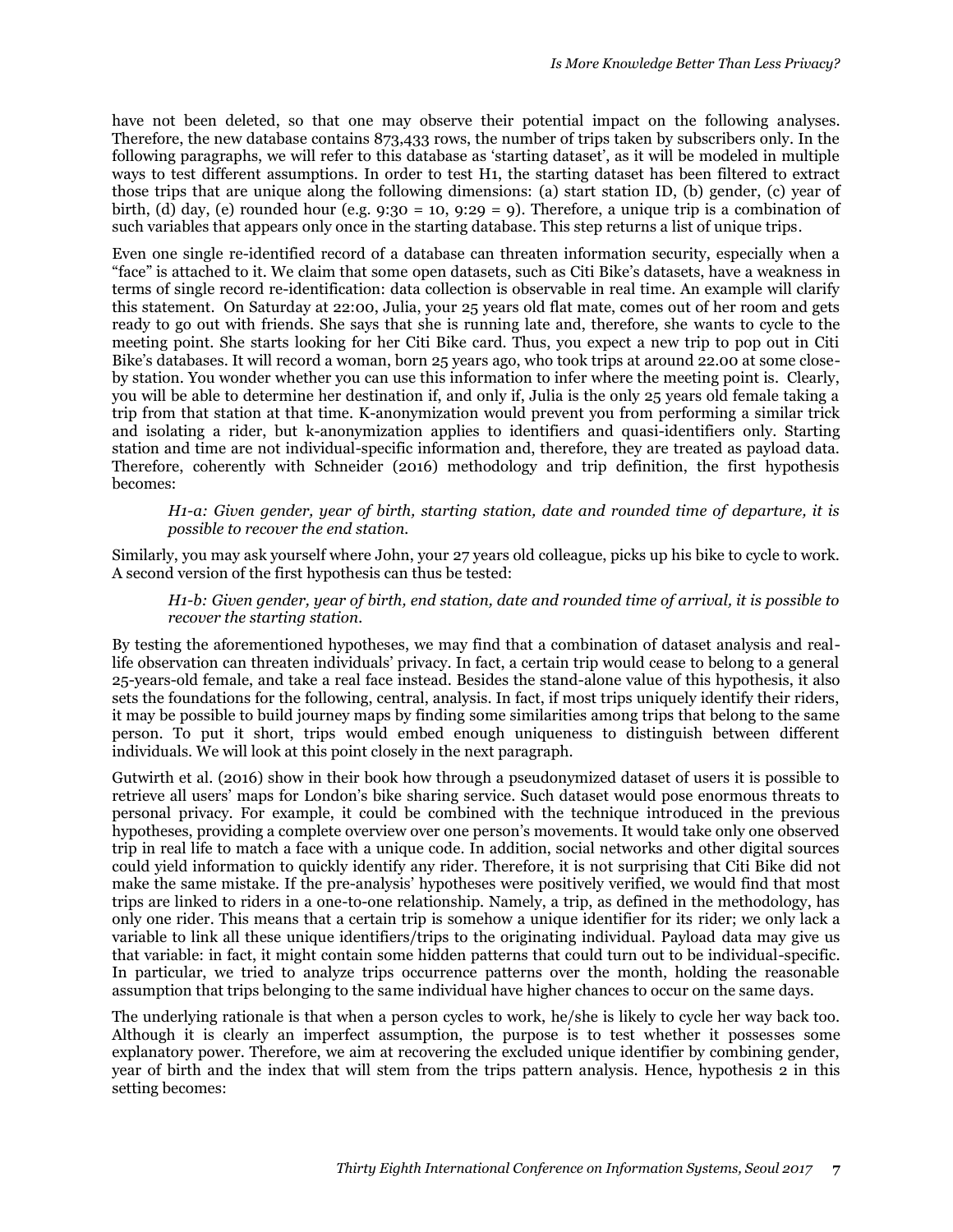*H2: For routine trips, given gender and year of birth, trips occurrence patterns yield a higher re-identification rate as compared to a random assignment.*

By comparing our results to a baseline formed by a combination of gender, year of birth and a random index, we will be able to understand whether some explanatory power exists in trips patterns. Other analysis' details will be provided in the methodology part. Finally, it is important to notice that such analysis will be restricted to routine trips only. In fact, being Citi Bike an occasional means of transport for most of its subscribers, we would accumulate too much distortion if every ride were to be considered.

# **Results**

According to our hypotheses, it is possible to breach privacy starting from anonymized data. The preanalysis shows that anonymization fails when a certain identity can be uniquely linked to specific payload data, as a result of real-time observations. In other words, private information can be recovered by observing the trip in the moment it is taken. Besides, by confirming the uniqueness of most trips in terms of rider's ownership, it sets the foundation for the mapping. We will later discuss more into deep the mapping individuals' issue, another aspect of anonymization: impeding the matching of observations from the same individual. We demonstrate that anonymous observations hide patterns that link back to the physical person. As described in the methodology, H1-a and H1-b are tested by extracting unique combinations of the reference variables from the starting dataset (including only trips from subscribers). It must be noted that no inferential technique is used and, therefore, every uniquely identified trip has a 100% probability to belong to the observed individual. The software returns a list of the unique trips along the chosen variables, as previously showed.

| <b>Starting</b> | #       | <b>Start</b>   | #       | %   | <b>Stop</b>    | #       | %    |
|-----------------|---------|----------------|---------|-----|----------------|---------|------|
| <b>Dataset</b>  |         | <b>Station</b> |         |     | <b>Station</b> |         |      |
| Male            | 662,929 | Male           | 523,615 | 79% | Male           | 528,660 | 80%  |
| Female          | 209,492 | Female         | 191,531 | 91% | Female         | 192,449 | 92%  |
| Unspecified     | 1,012   | Unspecified    | 1,002   | 99% | Unspecified    | 1,008   | 100% |
| Overall         | 873,433 | Overall        | 716,148 | 82% | Overall        | 722,117 | 83%  |

**Tables 2a/2b/2c – Unique Trips along Variables**

By analyzing such output along the variable gender and comparing it to the starting dataset, Tables 2a – 2c above emerge. The start station table concerns H1-a (for which start station is given), while stop station table refers to H1-b. For each category, we computed percentages as number of unique trips (#) over total trips in the starting dataset. Said percentages stand for re-identification rates, as they represent the proportion of trips whose ownership has no ambiguity.

For both start and stop stations, the female category exhibits extremely high percentages, standing at 91% and 92% respectively. Re-identification risk appears to be even higher for unspecified gender. Paradoxically, if one were to know a person's concerns about divulging gender, this person's privacy would be increasingly compromised. Proportionally, males seem to be harder to re-identify, standing at 79% for start stations and 80% for stop stations. Overall, more than 80% of the trips can be uniquely identified for both cases.

Similar to other k-anonymity-related studies (e.g. Wang et al., 2007; El Emam and Dankar, 2008), this analysis shows how minorities are particularly exposed to re-identification risk. It can be noted that the re-identification percentage rises as the number of trips in the starting dataset decreases. In other words, the smaller is the gender sub-group in the starting dataset, the higher will be the re-identification rate. Such a pattern is consistent for both start and stop station. This phenomenon is plain when considering the definition of k-anonymity: the impossibility to isolate less then k-1 records through a combination of quasi-identifiers (and payload data in this case). Given fixed distributions for all quasi-identifiers, a smaller group has smaller chances to see repeated quasi-identifiers combinations. Namely, there is a higher probability for every trip to be the only one with specific features. For this reason, female trips (24% of the starting dataset) show higher uniqueness than male trips (76%).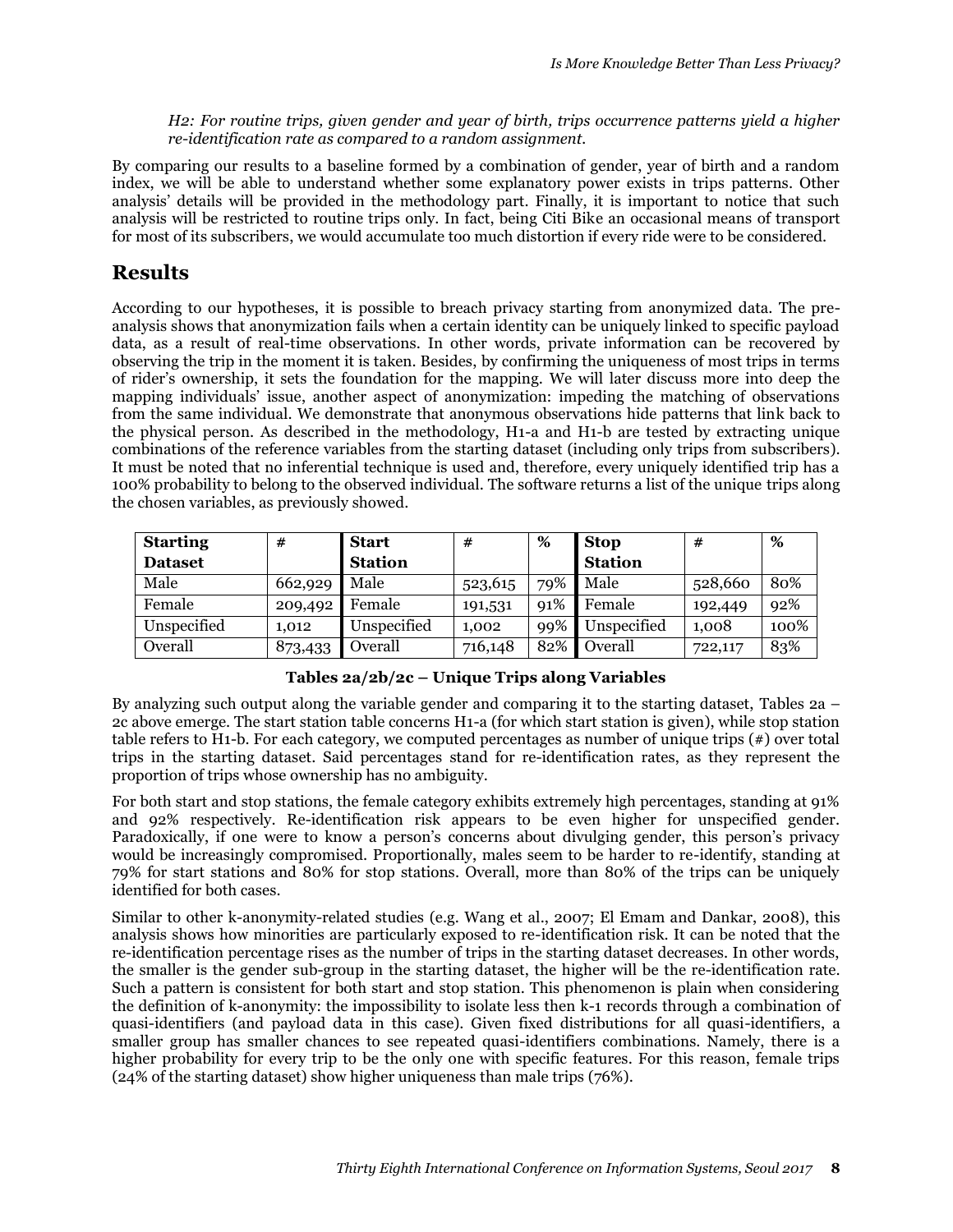The same principle applies to by-birth analyses. The chart below illustrates male and female reidentification rates by year of birth for the start station case. It can be noted that older and younger riders are more easily identified, some yielding 100% re-identification. This is due to the fact that fewer of them feature as Citi Bike subscribers. Consistently, reaching a low of 73% in 1984, riders born in the 80s show the smallest re-identification rates since they represent most of the initial database's rides. It can be clearly seen that, although showing similar trends, females constantly exhibit higher rates. As mentioned above, it is a consequence of the lower number of female trips in the datasets. The following graphs (Figures 1 and 2) provide information about start and end station re-identification rates. They show similar trends.



We previously mentioned Julia and we wondered where she was meeting her friends. We now know that there is a 91% probability that we can recover the surroundings of the meeting point. In other words, there is a 91% probability that Julia is the only 25 years old female taking a ride from the closest station at around 22.00 today. Same is true for our colleague John, although the rate stands at 80%. One may believe that these pieces of information hold little significance. However, it must be noted that trips can reveal far more than simple movements from X to Y. For example, it is straightforward that by checking John's starting point, we probably discover his residential area. Similarly, by looking up her destination, we may able to find out which friend Julia is dating. This means that both start and end station are often correlated with other (sensitive) personal information. In addition, it is possible to increase the accuracy of said findings by performing the same checks multiple times. For example, we may control John's start station over a one-week period, in order to consolidate our results.

As mentioned above, no statistical inference is involved in this analysis. Therefore, there is not any pvalue-like measure to confirm the significance of our outcomes. However, we can safely state that a major part of the dataset is uniquely identifiable and, therefore, privacy can be considered substantially breached at the single record level. Given the high re-identification rates, hypotheses H1-a and H1-b are positively verified. In addition, we now have enough proof of trips' uniqueness to proceed with our main analysis. If single-record re-identification rates were low, it would be impossible to extract individual riders from trips' similarities. In fact, there would not be enough difference in riders' behavior to use trips occurrence as a distinguishing factor. It must be noted that the trip definition used for H2 can only increase single-record re-identification, since an additional variable is added. In fact, it would be as high as 99%.

#### *Mapping Individuals*

This part of the analysis aims at broadening the scope of re-identification as compared to the former hypothesis. While the previous paragraph focuses on the de-anonymization of single records, the ideal objective is now to re-build journey maps (Siddle, 2016). Therefore, even if no face will be attached to the rider, a larger portion of such rider's movements can be identified. Anonymization is breached as we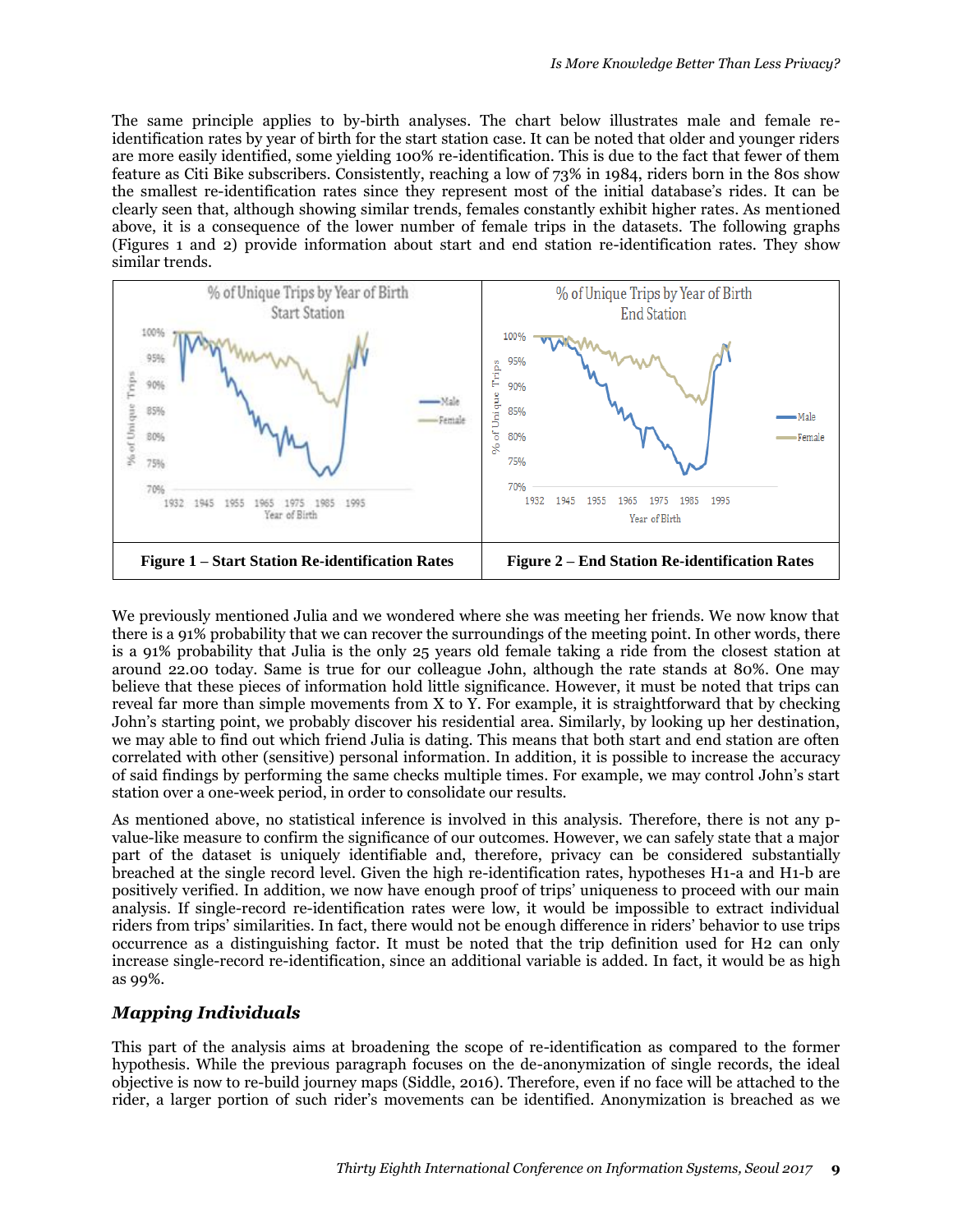manage to re-create a unique identifier that matches single trips that belong to the same individual. In short, we recreate a pseudonymized dataset. This analysis is based on a set of matrices that have one column per day and one row per routine trip. Therefore, they contain only binary variables that display 1 when a certain trip occurred on a certain day, or 0 otherwise. For each birth-gender combination, a different matrix is created and submitted to a hierarchical clustering algorithm. Supposedly, every cluster corresponds to a rider. Thus, our unique identifier is formed by gender, year of birth, and cluster membership.

As outlined in the hypothesis, only routine trips have been taken into account. The underlying assumption is that routine trips correspond to routine riders. Namely, we assume that there is a group of subscribers that use Citi Bike as their main means of transport and, in turn, they are responsible for the more frequently observed trips. In the next section, we take one step forward and develop an analysis to infer the average number of trips per rider in the dataset. We intend to find out how many rides, on average, belong to the same individual. It must be noted that we keep such figure constant for every birth-gender combination. Given the fact that occasional trips have been removed, we expect this number to stand between 3 and 5.

#### *Internal Validation*

It is common for machine learning algorithms to lack external validation tools. Namely, there is no independent dataset that provides references for testing the accuracy of the algorithm. Clustering techniques are no exception and, therefore, many internal validation systems have been lately engineered. Internal validation resorts to the inherent characteristics of the dataset to determine whether consistent patterns exist or clusters are just the result of random matching. However, such techniques are often used to compare different models rather than develop benchmarks to either retain or discard a single solution.

In this case, we use internal validation to decide upon the number of clusters. Such choice is done indirectly by choosing the average number of trips per rider. In turn, this figure determines how many individuals (and clusters) are represented in the dataset. In order to simplify the analysis, we assumed an equal number of trips per rider across all birth-gender combinations.

In order to choose the number of clusters, it is common practice to look at the between-cluster to withincluster ratio. Although such index is not optimized for binary analyses, bias should be under control as we are using a distance matrix. By plotting the distance ratio against the number of clusters, a downward curve is returned. It is known as elbow curve, since the number of clusters is chosen by looking at the inflection point. In fact, the ratio monotonically decreases as the number of clusters increases. However, from a certain point onwards, the fall is far less evident. The following chart in Figure 3 plots the average ratio by average number of trips across all birth-gender combinations. It is upward sloping because the average number of trips per rider is inversely proportional to the number of clusters.

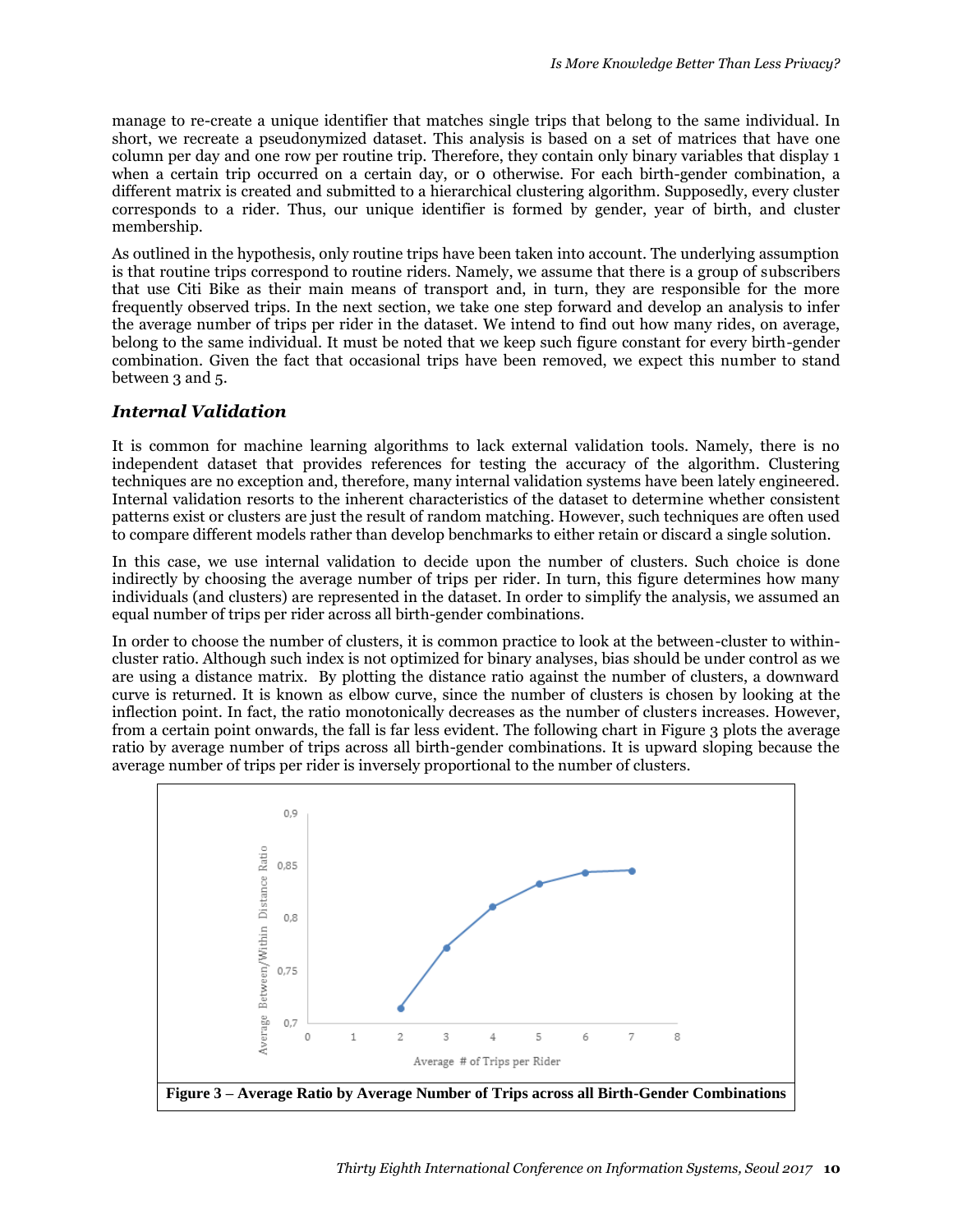By interpreting the chart, we can conclude that 4 is the optimal average number of trips per rider. This is in line with our expectations. Said result is used to cut the dendrogram so that each cluster contains approximately 4 observations. In the dendrogram below (Figure 4), different colors represent different clusters and, thus, different riders.



It is important to notice that not all clusters contain exactly 4 observations. In fact, every run of the clustering algorithm must adapt to a specific configuration and, therefore, small differences in cluster size can be seen. However, the "complete" hierarchical clustering ensures approximately even sizes across clusters.

### *External Validation*

Clustering solutions are known to be hard to validate. In the best-case scenario, an ex-ante dataset provides external references. As mentioned in the methodology, we were not given such testing sample, but we built one on the basis of specular trips. These are the trips with the same stations and demographics, but different directions. Among the routine trips, we assumed that mirroring trips belong to the same person. Therefore, the accuracy rate was tested by counting how many specular couples were correctly matched by the clustering analysis. Although more sophisticated external measures exist, the nature of our testing sample calls for simplicity. In fact, it does not replace a fully labeled external dataset.

Similar to the previous hypothesis, it is possible to split results along the given demographics. Table 3 summarizes our findings for the accuracy rates.

| <b>Random Assignment</b> |     | <b>Cluster Analysis</b> |     |  |
|--------------------------|-----|-------------------------|-----|--|
| Male                     | 13% | Male                    | 35% |  |
| Female                   | 43% | Female                  | 93% |  |
| Overall                  | 18% | Overall                 | 45% |  |

#### **Table 3 – Random Assignment Comparison**

Precision rate stands at 93%, thus we can trust accuracy rates to be reliable.

As described earlier, clustering membership was used as third element to build our unique identifier, along with gender and year of birth. In the control case, membership was replaced by a random number between 1 and the number of trips in the birth-gender subgroup divided by 4 (by doing so, the range of possible clusters is as wide as the range of random numbers). It can be noted that the clustering results are superior to the random assignments (RA) under all categories. For females, clustering scores 93%, while RA stands at 43%. For the male group, results are less striking, clustering and RA stand at 35% and 13% respectively. Overall, the gap between the algorithm and RA equals nearly 30%.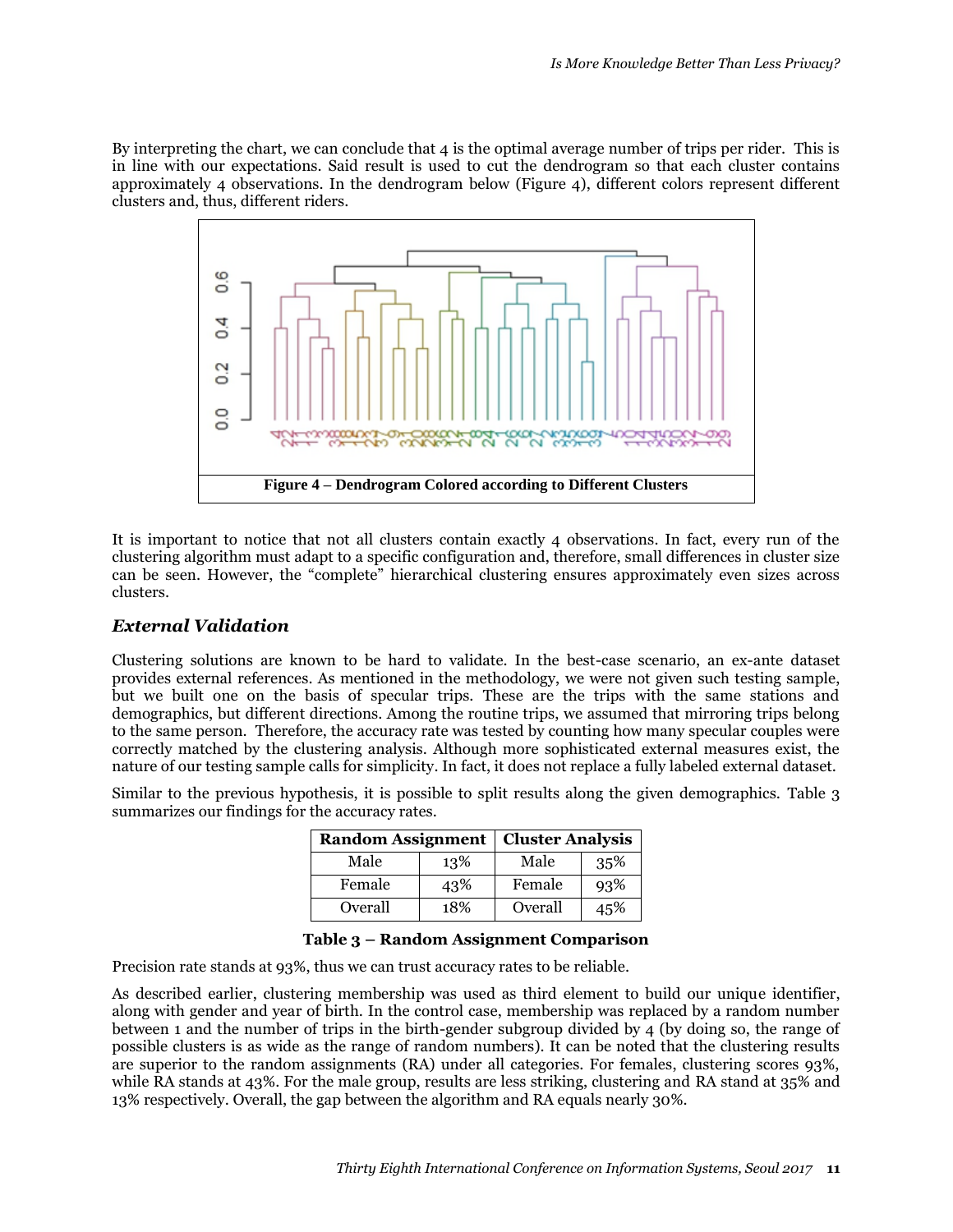Analogous to the previous hypothesis, small groups seem to facilitate re-identification. It can be seen that, in proportion, female trips in the routine dataset are even fewer than in the starting dataset. They account for only 16% of the most frequent trips. Consistently, in the testing sample, only one female trip was mismatched. On the other hand, since male trips form the bulk of the routine rides, the matching process is less accurate.

Conversely, the by-birth analysis does not show any interpretable pattern (see Figure 5). It is probably due to the fact that by-birth subgroups contain few observations and, therefore, are not statistically representative.



Three assumptions are crucial for our study: first, that frequent trips belong to routine riders; second, that the average number of trips per rider can uniformly extend to all birth-gender combinations; third, we highlight our leading assumption, i.e. that trips belonging to the same individual have higher chances to occur on the same day.

It is evident that although these assumptions are reasonable and likely to happen in most cases, they cannot be perfect. This is the reason why re-identification rate stands at about 50%, and journey maps cannot be considered as fully rebuilt. However, our goal was to demonstrate that hidden patterns in payload data can reveal person-specific information. By comparing our process to a random assignment, we were able to show that apparently anonymous information has predictive power with regard to individuals' habits. Therefore, to a certain extent, payload data can be exploited to transform anonymization into pseudonymization. In addition, minorities should be considerably concerned with this sort of analysis, as their exposure is far greater than average.

# **Discussion and Conclusion**

The analysis of Citi Bike's datasets uncovered some threats that can stem from even anonymized data. As expected, k-anonymization techniques, based on quasi-identifiers alone, have proved to be insufficient strategies to fully protect personal information.

We have seen that, given a small number of details, most trips are uniquely identifiable. Thus, we were able to recover one's starting (end) station from just few demographics: the end (starting) station and some date/time variables. Re-identification rates were particularly high for female riders, representing a minority in our dataset. Some of the recoverable pieces of information can be correlated with sensitive data, such as one's home or work address.

Our study contributes to a mainstream literature on the topic of record identification in large datasets. Much of the debate took place on operations research journals since the early eighties, but also *MISQ* and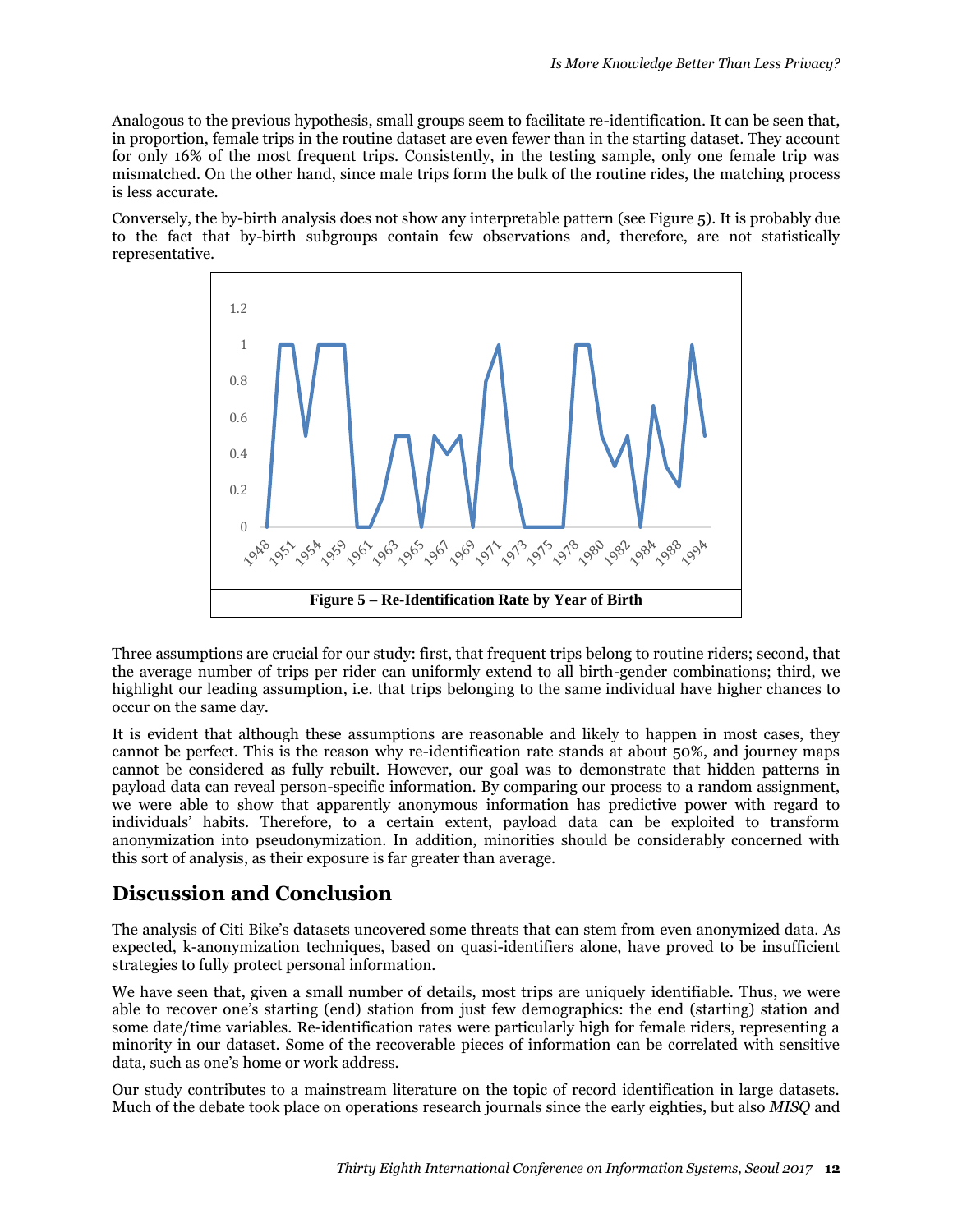the *Communications of the ACM*, which are in the information systems research domain, hosted the discussion. In the meantime, more and more organizations are considering releasing public versions of their data gold mines: a recent example (summer of 2017) comes from the initiative undertaken by Uber, named "Uber Movement". Uber publicly declares that the initiative will broaden the knowledge on research issues like (for example): impact of metro shutdown on traffic congestions, assessment of road infrastructure based on usage, understanding of holiday traffic trends. All honorable and valuable research issues: answering to such challenges could significantly improve citizens' lives, given the more and more congested urbanization trends experienced in all continents. Nonetheless, research alerts, coming from our findings and similar previous investigations, have not been strong enough to raise a debate on openly available datasets: the proof is that data is more available than before. Specifically, our study adds the following points to the debate:

- 1. There is a profound difference between non-human related datasets and payload data that leads to human behaviors. Most of the initial debate on this topic has been focused on the algorithm and the mathematical demonstration of the re-identification possibilities, given a set of data, regardless the nature of this data. We argue that this is acknowledged enough, but in our case the Citi Bike data does not talk about weather conditions in Manhattan, rather it talks about people's behavior in transportation needs.
- 2. Moreover, data like ours is a free downloadable resource for anyone that is surfing the right web page: no prior profiling or registration is required. One more time, anonymized dataset is not enough to fully protect privacy, but organizations are still sharing data online.
- 3. This brings to the third point: when payload data has to do with people's preferences the tradeoff between more knowledge in exchange of less privacy is even more important. This research should bring the debate to a next upper level. What does the academic community suggest to face this issue? It is hot and burning.
- 4. Our study highlights that minorities are particularly affected: their re-identification possibilities are higher; this makes the debate even more urgent.

Having said this, a number of other important implications can be considered, if one may want to consider the following potential circumstances:

- *What if payload data can be rearranged to reveal individual-specific patterns*? This is the most evident threat since it allows analysts to match observations that belong to the same user. Much information can emerge by grouping multiple records from the same individual.
- *What if the event that originates the dataset's record is observed in real time*? As a consequence, an identity can be linked to a single row and used to recover unobservable data. Apparently innocuous details can be highly correlated to sensitive information, with real time implications.
- *What if an increasing number of datasets will be released for free public access?* This is an even more threatening circumstance, already in place. A simple internet search will reveal the magnitude of the problem. "Connecting the dots" of people's behaviors, by linking different datasets, will make it even simpler to control what we do in real life. This brings up to the surface, one more time, the price paid to the information society: the loss of people's privacy.

Thinking like a "criminal mind" helps discovering the disruptive effects that dataset disclosure could have on society. This is a good exercise that could worry anyone.

All players in the (open) data field must work together to create new privacy models: systems that take into account these issues and ensure a greater degree of protection. In the case of our study, it is clear that society needs to strike a balance: taking the fruits of broadening knowledge by encouraging the open community to carry on creative investigations on datasets once made public, and protecting individuals from being chased out by dataset hackers for other purposes, either commercial nature or, worse, criminal intent. Most of these tradeoffs can be assessed only with ex-post evaluations: once the dataset is public, an appropriate time window should be designated to look out for the results. At the same time, unlawful use of the dataset should be strictly monitored, by incentivizing the dataset owner to run both the initiatives.

In the next paragraphs, we will introduce the implications for both private organizations and academic institutions.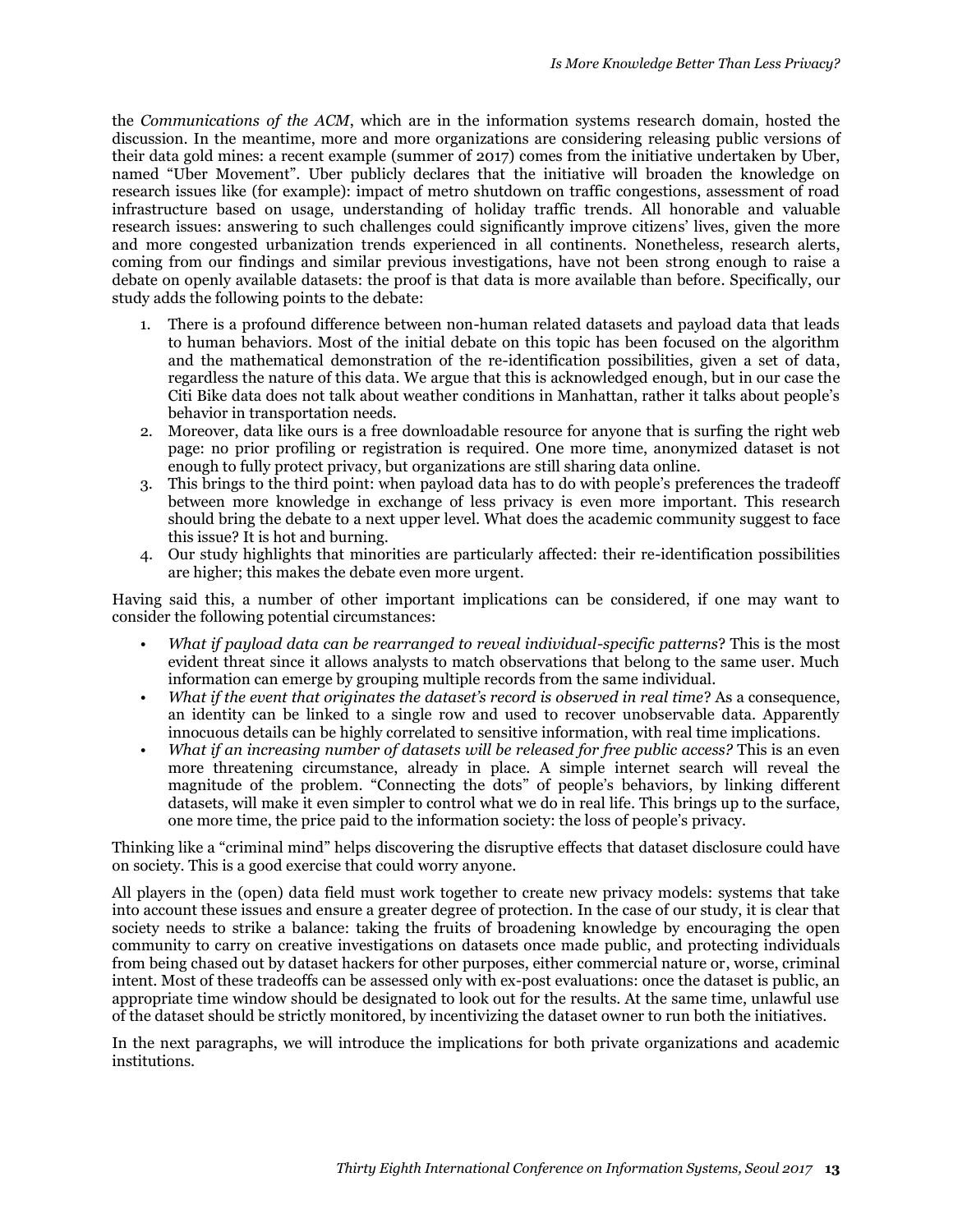### *Practical Implications*

As a result of our analysis, it is possible to draw some qualitative conclusions that private organizations and companies should consider when endorsing open data. First and foremost, one must know his/her data, its openness to predictive analytics and the less obvious patterns. For instance, this paper brings up two additional angles of analysis: the ability to control data-collection in real life and the use of big data to create unique identifiers. Every firm or institution releasing data should consider these elements as well as others that may be peculiar to their dataset. Deep knowledge of the data at hand is a necessary condition for better privacy shields. Once data has been thoroughly explored, it is possible to decide to what extent it must be obscured. It is important to notice that, generally speaking, discrete/continuous variables are more dangerous that dichotomous/categorical ones, as they split users in finer sub-groups. However, dichotomous factors can be highly threatening when they isolate certain minorities. For example, in our analysis, female sub-groups are far more exposed to re-identification rates. Therefore, open data releases should favor categorical variables, unless they feature highly non-uniform distribution. In that case, some minorities may be endangered as well.

As we saw earlier, organizations can resort to two main methodologies to strengthen k-anonymization: generalization and suppression. When payload data shows dangerous patterns, these methods act on quasi-identifiers to reduce re-identification risk. If the privacy level is still unacceptable, even payload data may undergo some sort of obscuring process. Clearly, the equilibrium between generalization and suppression, and their absolute levels, must account for the trade-off between privacy and data completeness. As anonymization becomes stricter, the depth and breadth of available information falls. Case by case, managers must figure out how to maximize the usability of data without endangering society. Frameworks to assess risk are left to further research.

If all the above attempts fail, and the dataset disclosure still offers possibilities of re-identification of individuals, we suggest that data should not be openly disclosed, instead restrictions could apply. For example, a preferred practice could require prior registration for all interested in dataset download. With appropriate profiling, the data owner could track accurately who is doing what, and could also ask for something in exchange, like sharing the fruits of the data usage.

#### *Research Implications*

Given the fast-technological advancements and the rising pressure from the public opinion, important challenges rest on privacy scholars' shoulders. As open data elbows to make its way to the maturity stage, it is their responsibility to create models that both protect privacy and grant releasers enough freedom. As aforementioned, the trade-off between privacy and usability is likely to be the crucial point to determine open data's future. Although it features several weak points, k-anonymization remains a well-thought model. Having proved the effectiveness of this method, we believe that k-anonymity may live long if its supporters will update it to account for the incoming threats that big data poses. However, it goes without saying that new efforts must be taken to develop new models. We need solutions of both technical (e.g. cryptography, pseudonymization) and structural (e.g. k-anonymization) nature. Ideally, releasing institutions should be able to pick the best-suited model within a range of available options. As aforementioned, awareness and true understanding of data will draw the line between failure and success.

There are two technology trends that deserve to be examined in light of our analysis: real-time data and predictive analytics. Real-time data refers to "information that is delivered immediately after collection". Most papers on this topic focus on the potential applications of such technology, especially for navigation and tracking services. For instance, Citi Bike may have a mobile app that allow users knowing whether there is a bike in a certain station. However, when single records can be easily de-anonymized, real-time access to data may severely threaten personal security. Therefore, it is necessary to dedicate a fair share of attention to understand privacy implications of real-time data and how to weaken negative externalities. The second hot topic concerns predictive analytics and, in general, the techniques associated to big data.

Data science has been gaining ground, mainly because of the new opportunities it offers. Analysts can now build algorithms that automatically interpret unstructured data, such as textbooks, e-mails, audio files. In addition, the new computational mechanisms are structured so that they improve as their usage increases. For example, neural networks, computer systems that replicate the functioning of a human brain, learn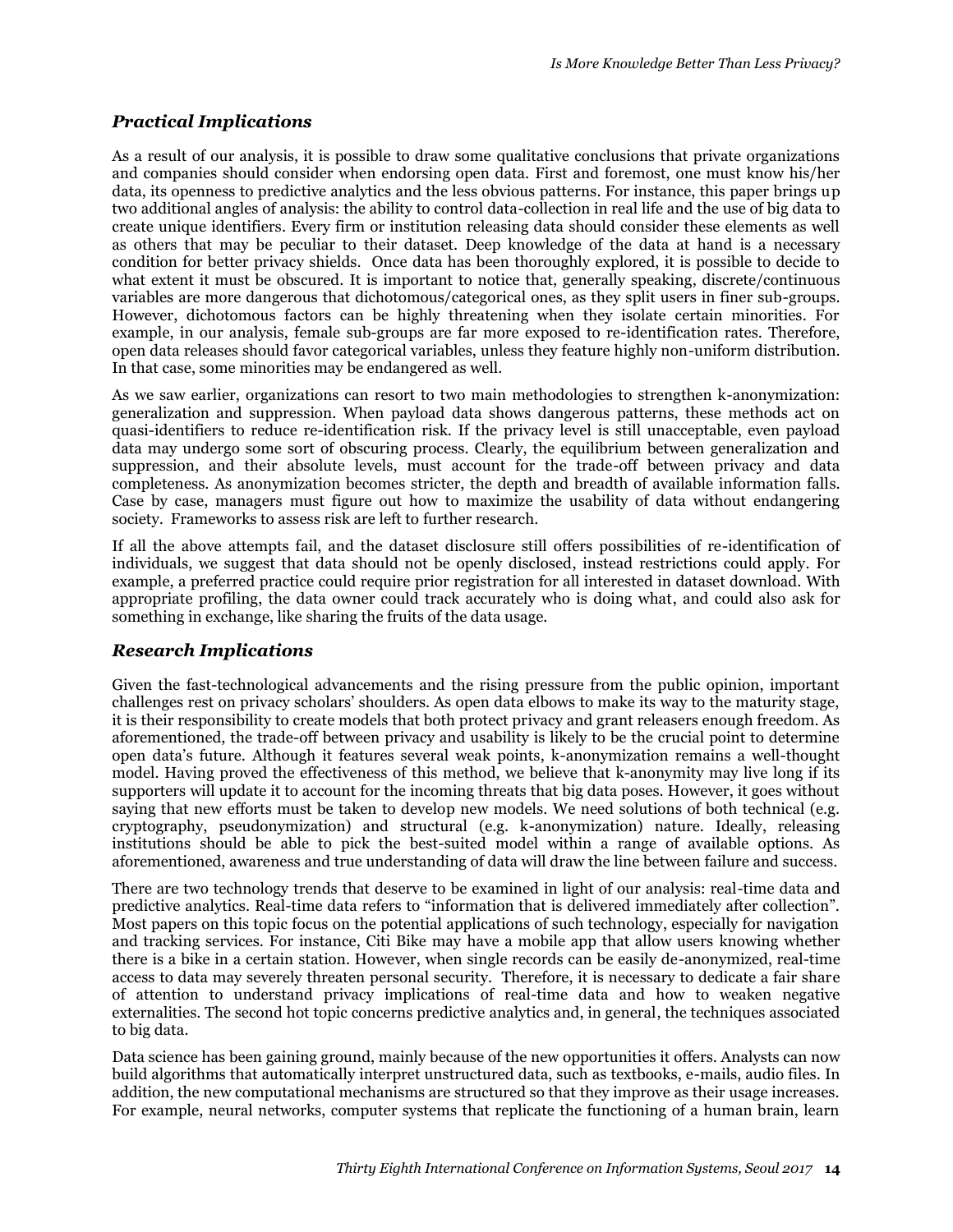"how to think" as they grow older (i.e. new input data is absorbed). As far as privacy is a concern, scholars have been pointing out that these techniques can produce new knowledge that exposes sensitive information. For example, Target foresaw a girl's pregnancy. However, another scenario arises. Big data's bullets can be shot to neutralize anonymization strategies, rather than creating new knowledge from given information. In our analysis, we used a clustering algorithm to recover hidden identifiers. Therefore, new anonymity models must take into consideration the revealing power of big data, in terms of both knowledge generation and defense disruption.

#### *Limitations and Future Research*

The limitations of our analysis mainly concern the "Mapping Individual" part. In fact, this is the statisticintensive section, which requires both imperfect assumptions and sophisticated technical solutions. The following paragraphs outline the limits of our research and provide some ideas that may be implemented in future papers to consolidate our findings.

Due to the structure of our analysis and the available dataset, we were forced to proceed by taking reasonable, but unavoidably imperfect, assumptions. For example, we assumed that routine rides are taken by frequent riders and that the average number of trips per rider is constant across birth-gender combinations. Although they are all sensible expectations, some degree of error would come with no surprise. Even the basic assumption, trips belonging to the same individual have higher chances to occur on the same days, is an expression of probability rather than supposed certainty. The effects are clearly visible on the final re-identification rate: 45%. Although it is more than enough to show the revealing power of payload data, it does not suffice to rebuild accurate and complete riders' maps.

Besides assumptions, limitations derive from some technical aspects of our research. The binary cluster analysis is a relatively new technique, whose methods are being continuously improved by scholars. The ongoing literature expansion makes it hard for software packages to keep it up. Therefore, some of the most recent techniques are not readily available on many common statistical platforms. For example, few binary internal validation measures are accessible through R, let alone Python. In turn, we had to slightly alter our analysis to align with the scope of the available tools (e.g. within-between distance was used instead of entropy to find optimal number of clusters).

Another limitation to our research is the absence of a real testing sample. In order to build ours, we had to reshape the dataset and take further assumptions. We assumed that two mirroring trips belong to the same rider. Again, although it is a reasonable one, it cannot be 100% accurate. Most external validation measures are based on fully labeled datasets, in which every observation is attached to the "right" cluster. However, we had to deal with couples of trips, rather than actual clusters. In turn, the re-identification rate might be biased. On a comparative basis, it is sufficient to prove the superiority of trips' patterns over random assignments. However, the real re-identification rate, tested against a fully labeled dataset, may differ from the one we found.

In order to strengthen the validity of our findings, our analysis may be repeated in several ways, varying input data and methodology. For example, one may try a similar analysis with a dataset that was not so strongly k-anonymized in the first place. Optimal datasets may be the ones that do not directly refer to individuals' activities or characteristics, for example a dataset that lists different items. One may use multiple variables to recover the selling point, or other geolocation-related information. Although privacy implication would be milder, it would be a good opportunity to confirm the technical validity of our findings.

Another possible improvement would be basing the analysis on a dataset that calls for standard cluster analyses, such as k-means. Not only is the effectiveness of these methods more consolidated in the relevant literature, but also the related evaluation systems are up to date on the most common statistical packages. Therefore, one should use continuous variables instead of binary, and discrete instead of categorical variables. Further, the accuracy may increase if the number of clustered variables decreases. Clearly, these contingencies depend on the initial database, rather than analysis' design decisions. In our case, there was no variable that, alone, could group trips by rider, neither there was a continuous or discrete variable that offered much explanatory variable; a large, complex, binary matrix was the only tool at our disposal.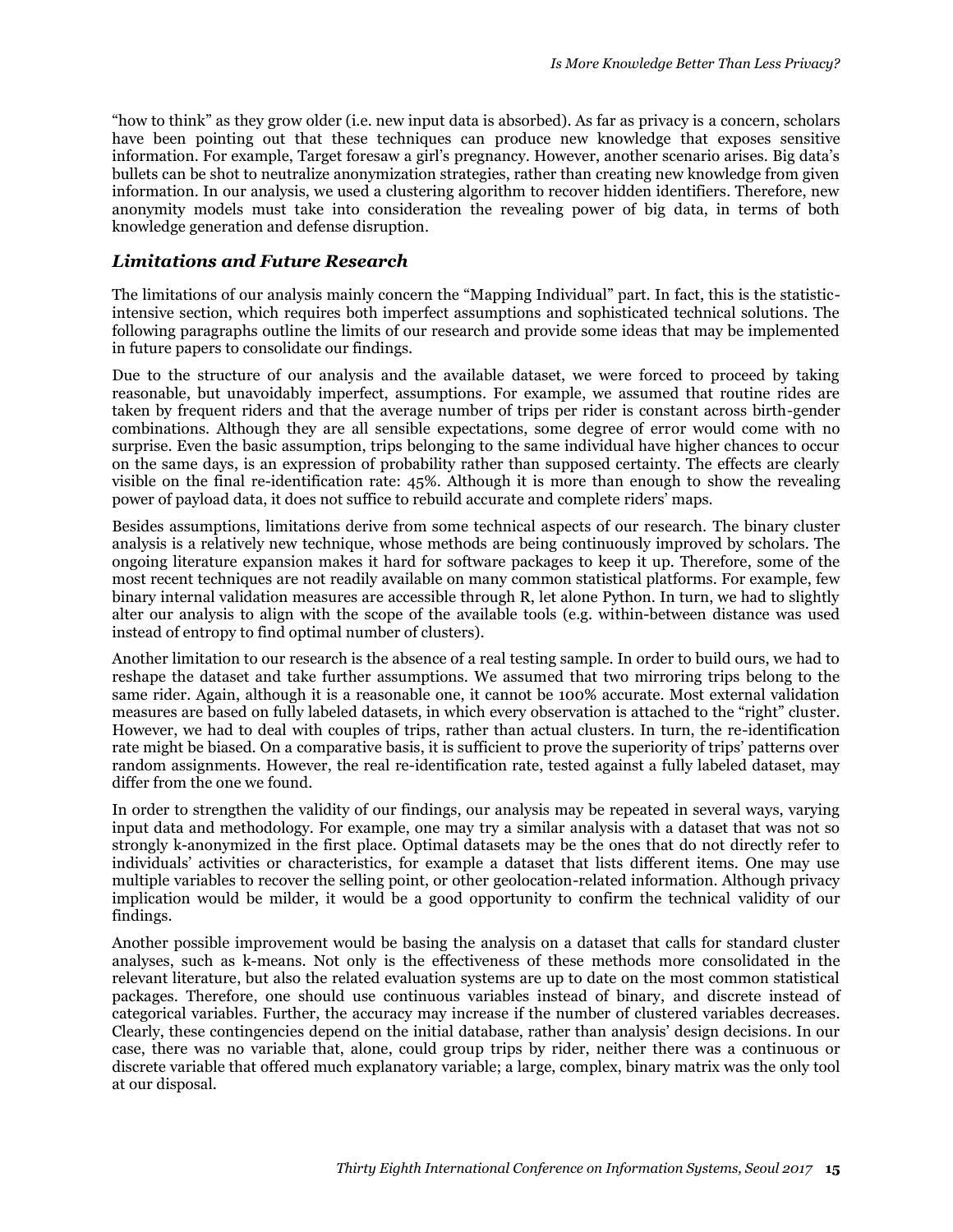Moreover, the re-identification method could be further improved by using other techniques, such as neural networks. It would be interesting to conduct a study on which method may achieve the best result given the contingent characteristics of each single dataset. We are also interested in developing new methods for anonymization that can protect personal privacy while achieving good data mining utility.

Finally, we suggest scholars employ datasets that come with complete testing samples. Besides proving payload data's revealing power, they might succeed in finding out the real re-identification rate. It must be noted that such sample does not need to be the full counterpart of the original dataset. As long as it shows complete clusters, it could also contain only a fraction of the initial observations. However, the sample should be statistically representative of the whole population, and the original proportions should remain unchanged.

### **References**

- Aggarwal, C. C. 2005. On k-anonymity and the curse of dimensionality. In *Proceedings of the 31st international Conference on Very Large Data Bases* (pp. 901-909). VLDB Endowment.
- Angiuli, O., Blitzstein, J., & Waldo, J. 2015. How to de-identify your data. *Communications of the ACM*, (*58*:12), pp. 48-55.
- Angiuli, O., & Waldo, J. 2016. Statistical Tradeoffs between Generalization and Suppression in the Deidentification of Large-Scale Data Sets. In *Computer Software and Applications Conference (COMPSAC), 2016 IEEE 40th Annual* (Vol. 2, pp. 589-593). IEEE.
- Barocas, S., & Nissenbaum, H. 2014. Big data's end run around procedural privacy protections. *Communications of the ACM*, (*57*:11), pp. 31-33.
- Bayardo, R. J., & Agrawal, R. 2005. Data privacy through optimal k-anonymization. In *Proceedings of the 21st International Conference on Data Engineering 2005* (pp. 217-228). IEEE.
- Bélanger, F., & Crossler, R. E. 2011. Privacy in the digital age: a review of information privacy research in information systems. *MIS Quarterly*, (*35*:4), pp. 1017-1042.
- Bennett, C. J. 1992. *Regulating privacy: Data protection and public policy in Europe and the United States*. Ithaca, NY: Cornell University Press.
- Butler, A. R. 1982. A Note on the Power of Personal Identifying Information. *The Journal of the Operational Research Society, (33*:1), pp. 73-76.
- Chen, H., Chiang, R. H., & Storey, V. C. 2012. Business intelligence and analytics: From big data to big impact. *MIS Quarterly*, (*36*:4), pp. 1165-1188.
- Claerhout, B., & DeMoor, G. 2015. Privacy protection for clinical and genomic data. The use of privacyenhancing techniques in medicine. *International Journal of Medical Informatics, 74*, pp. 257-265.
- Daries, J. P., Reich, J., Waldo, J., Young, E. M., Whittinghill, J., Ho, A. D., ... & Chuang, I. 2014. Privacy, anonymity, and big data in the social sciences. *Communications of the ACM*, (57:9), pp. 56-63.
- De Montjoye, Y. A., Hidalgo, C. A., Verleysen, M., & Blondel, V. D. 2013. Unique in the crowd: The privacy bounds of human mobility. *Nature Scientific Reports*, (*3:*1376), pp. 1-5.
- Du Bois Jr, N. D. A. 1969. A solution to the problem of linking multivariate documents. *Journal of the American Statistical Association*, (*64*:325), pp. 163-174.
- El Emam, K., & Dankar, F. K. 2008. Protecting privacy using k-anonymity. *Journal of the American Medical Informatics Association*, (*15*:5), pp. 627-637.
- Epstein, D. 2013. The making of institutions of information governance: the case of the Internet Governance Forum. *Journal of Information Technology*, (*28*:2), pp. 137-149.
- Epstein, D., Roth, M. C., & Baumer, E. P. 2014. It's the Definition, Stupid! Framing of Online Privacy in the Internet Governance Forum Debates. *Journal of Information Policy*, *4*, pp. 144-172.
- Gritzalis, S. 2004. Enhancing web privacy and anonymity in the digital era. *Information Management & Computer Security*, (*12*:3), pp. 255-287.
- Gutwirth, S., Leenes, R., De Hert, P. *Data Protection on the Move: Current Developments in ICT and Privacy/Data Protection.* Springer: Berlin, Germany.
- Hill, C. 2012. How Target Figured Out A Teen Girl Was Pregnant Before Her Father Did. *Forbes*. Retreived on 2017/03/10 from: https://www.forbes.com/sites/kashmirhill/2012/02/16/how-targetfigured-out-a-teen-girl-was-pregnant-before-her-father-did/#7143eee46668.